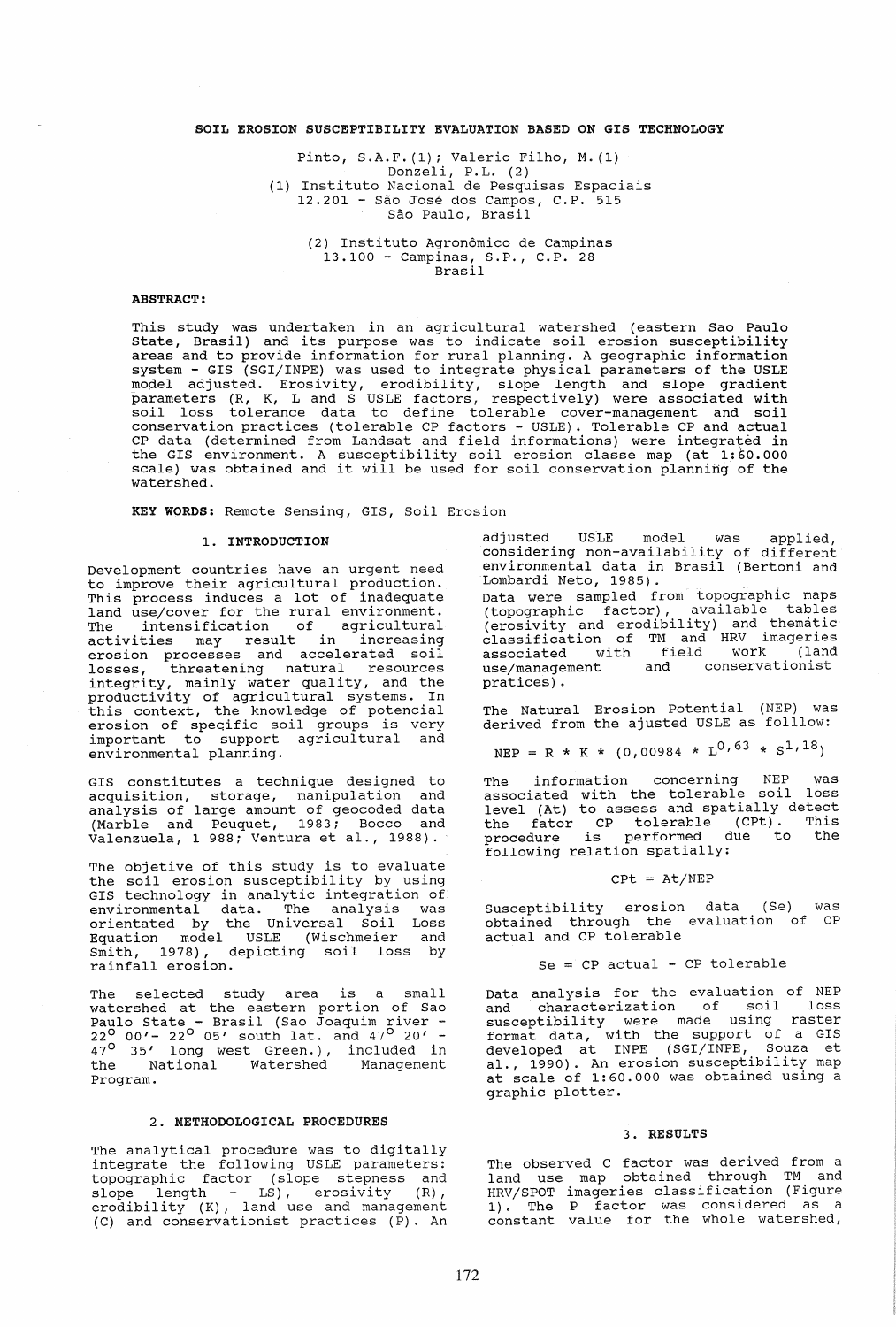representing contour cUltivation (P 0,5). These informations (observed CP) were introduced in a GIS. The different values attributed to the C factor are shown in table 1.

### TABLE 1 - FACTOR C VALUES (SAO JOAQUIM WATERSHED)

| crop/land cover | C factor |
|-----------------|----------|
| summer crops    |          |

| soybean       | . | 0,2086  |
|---------------|---|---------|
| corn          | . | 0,0860  |
| rice          | . | 0,4862  |
| cotton        | . | 0,4737  |
| citrus        | . | 0,1350  |
| sugar cane    | . | 0,1000  |
| reforest      | . | 0,0001  |
| pasture       | . | 0,0100  |
| native veget. | . | 0,00004 |

NEP data, deduced from the integration of the USLE physical parameters (R, K, Land S) were classified into three intervals: low, medium and high NEP. Figure 2 shows the spatial distribution of these classes over the watershed. High NEP class coincide spatially with points with high slope stepness.

Susceptibility data was derived through the integration of the values corresponding to the observed CP and the tolerable CP (CPt) into a GIS/INPE. These data were classified into four intervals: null, low, medium and high erosion susceptibility to soil losses. Figure 3 shows a map with this distribution over<br>the whole area.

The analysis of the NEP and susceptibility data (Figure 2 and 3 respectively) shows that high NEP values<br>are generally associated with high erosion susceptibility classes. erosion susceptibility classes.<br>Nevertheless, there are points where high NEP areas presents low susceptibility to soil erosion due to the vegetation cover protection (i.e., citrus or native vegetation - Figure 1).

## 4. CONCLUSION

The USLE model can ·be used to characterize the potential 'soil erosion (Natural Erosion Potential - NEP) and the soil erosion susceptibility. These data were integrated by a Geographic<br>Information System, a powerfull technique for data manipulation and transformation.<br>In this study was used INPE's GIS In this study was used INPE's GIS facilities. The possibilities of application of this technique for small agricultural watershed small agricultural wate:<br>conservation planning was presented.

## 5. REFERENCE

BERTONI, J; LOMBARDI NETO, F. 1985 Conservacao do Solo. Piracicaba. Conservacao do Solo.<br>Livroceres, 392 p.

BOCCO, G.; VALENZUELA, C.R. 1988 Integration of GIS and image processing in soil erosion studies using ILWIS. ITC Journal, 4: 309-319, 1988.

MARBLE, D. F.; PEUQUET, D. J. 1983 Geographic information system and remote sensing. In: Manual of Remote Sensing, 2nd edition, Falls Church, American Society of Photogrammetry, p. 923-958.

SOUZA, R.C.M.; ALVES, D.S.; CAMARA NETO, G. 1990 Development of Geographic Information and Image Processing Systems on Geoprocessing, Sao Paulo. INPE, Sao Jose dos Campos.

VENTURA, S.J.; CHRISMAN, N.R.; CONNORS, K.; GURDA, R.F.; MARTIN, R.W. 1988 A land information system for soil erosion control planning. Journal of Soil and Water Conservation, 43(3): 230-233.

WISCHMEIER, W.H.; SMITH, D.D. 1978<br>Predicting rainfall erosion losses - a<br>guide to conservation planning. guide to Agriculture Departament of Agriculture, Washington, 58 p. conservation Handbook, N planning.<br>537, U.S.



Figure 1 - Land use/land cover map.